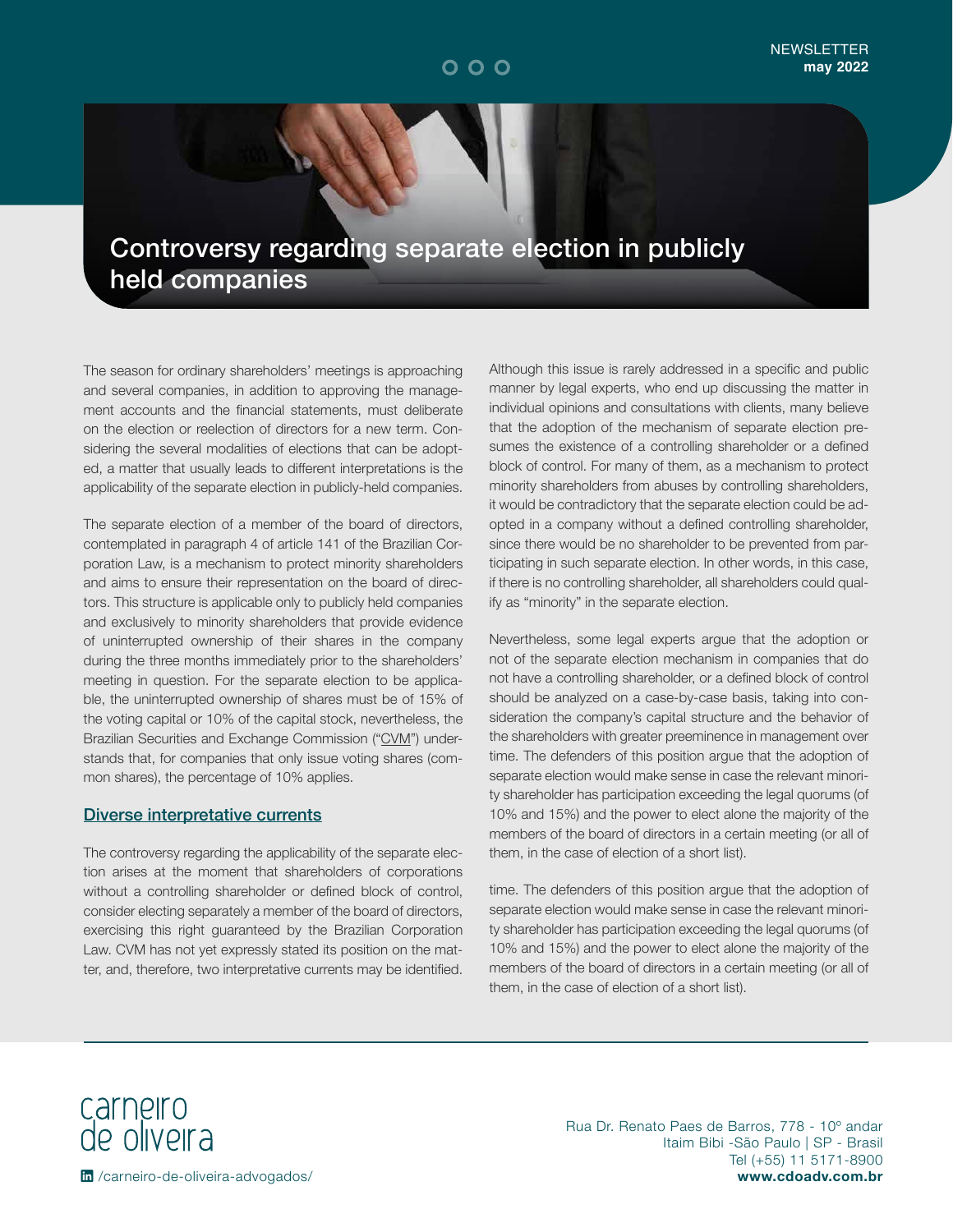## Controversy regarding separate election in publicly held companies

Despite the discussion, in practice there are publicly held companies that do not even provide the questions related to the separate election in the remote voting bulletin, as is the case of B3. And according to public information, none of them have been questioned about this practice so far.

CVM has already expressed its position on the topic indirectly in the analysis report of the public hearing on the amendment of CVM Instruction No. 481, released on December 20, 2017. At the time, the Commission acknowledged that the distance voting bulletin items regarding the separate election may not be applicable to all companies, but did not expressly agree that such a mechanism could not be adopted generally by corporations without a controlling shareholder.

Until CVM is provoked to specifically address the issue more clearly, the discussion is likely to continue.

The text above was published in Portuguese in the Legislação & Mercado section of Capital Aberto on March 15, 2022, and can be accessed through the link below:

https://tinyurl.com/3zfcs55j

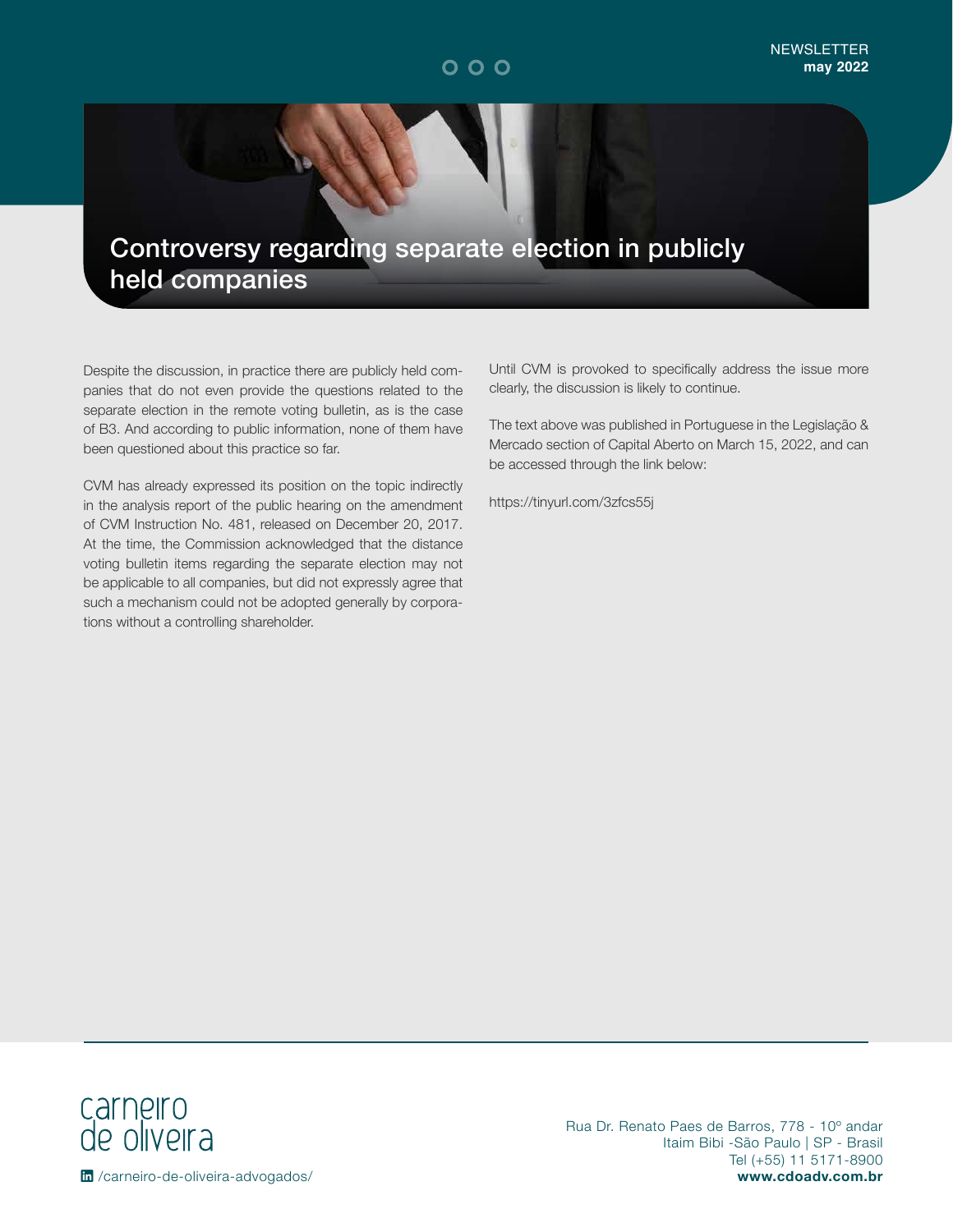

The liability of a partner after selling its quotas in a limited liability company or the dissolution of the company is often discussed.

The Brazilian Civil Code establishes that the assigning partner is jointly liable with the assignee, before the company and third parties, for the obligations it had as a partner, up to two years after the amendment to the articles of association regarding its withdrawal from the company.

It is important to emphasize that this legal provision does not constitute an unlimited, unrestricted, joint and several liability of the assignor partner for any debts of the company. It constitutes, however, the liability of the assignor for the obligations it had as a partner, and the obligations of the partner are not to be confused with the obligations of the company itself.

As a rule, the liability of each partner is limited to the value of their quotas and all are jointly and severally liable for the payment of the capital stock. In other words, as a general rule, partners and former partners are not liable for the debts of a limited liability company.

As stated in the Brazilian Civil Code, "the patrimonial autonomy of legal entities is a legal instrument of risk allocation and segregation, established by law with the purpose of stimulating undertakings, for the generation of jobs, taxes, income, and innovation for the benefit of all".

However, in certain specific cases, limited liability company's creditors may resort to the assets of the partners (and former partners) to settle debts, among which we highlight the piercing of the corporate veil.

Recently, the Superior Court of Justice (STJ) decided that in the case of former partner liability arising from the piercing of the corporate veil, the former partner is not accountable for the company's debts incurred after its formal withdrawal, even if the debts refer to the period of two years after its withdrawal. In this case, it was understood that the two-year period provided for in the Brazilian Civil Code is the time limit for collection from the partner for obligations assumed prior to its exit.

Although this STJ decision is not binding, it is extremely relevant, because in several decisions from different courts, including the STJ itself, the liability of withdrawing partners has often not been restricted to the period in which they still held ownership.

In another STJ judgment, which discussed the possibility of holding the partners and their personal assets liable for the remaining debt owned by a company that was regularly terminated, the court considered that in limited liability companies, after paying-in the capital stock, the partners are not liable with their personal assets for the debts owed by the company, so that the succession depends intrinsically on proof of the existence of positive net equity and its effective distribution among the partners.

Therefore, there is no increase in the former partner's liabilities at the time the partner withdraws from the limited liability company, there is only a time limitation on the collection for applicable obligations related to the time of their participation in the company.

The text above was published in Portuguese in the Legislação & Mercado section of Capital Aberto on April 20, 2022, and can be accessed through the link below:

https://tinyurl.com/2kn3tm5h

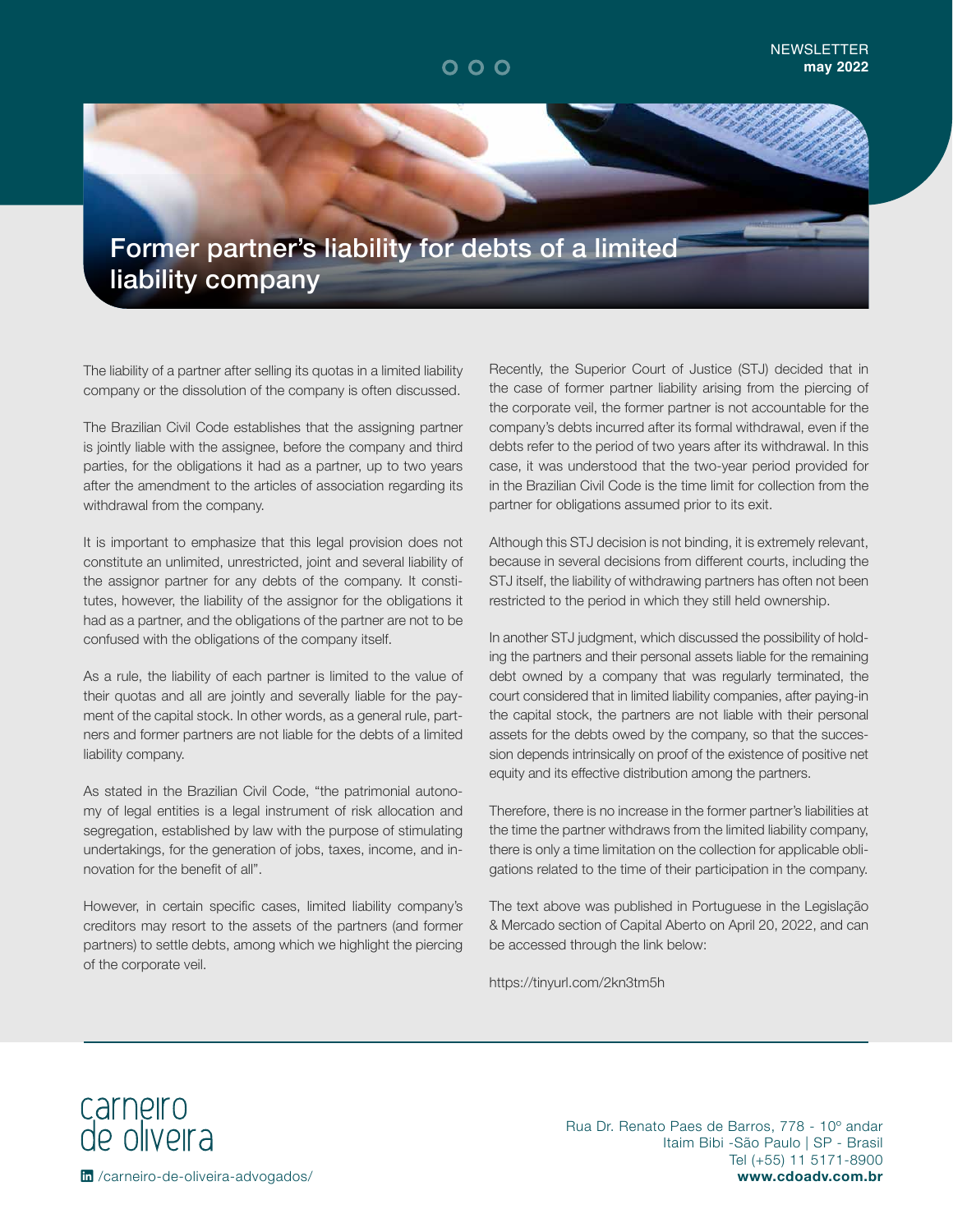$000$ 

## **Brazilian Securities and Exchange Commission sanctions** managers of a publicly held company for irregularities in a Shareholders' Meeting

On April 26, 2022, the Brazilian Securities and Exchange Commission ("CVM") judged the Administrative Sanctioning Proceeding ("PAS") CVM SEI No. 19957.003922/2020-50, filed by the Superintendence of Company Relations ("SEP") to ascertain supposedly abuses of officers during a shareholders' meeting.

At the time, the controlling shareholders, who were also the chief executive officer and vice president of the company, voted and approved their own accounts as managers, indirectly through other companies controlled by them, aside from an abusive compensation for themselves, in non-compliance with Law No. 6.404/1976 ("Brazilian Corporation Law").

The defendants argued that the legal prohibitions for approving the accounts would affect only the person of the manager and not companies of which they were shareholders and questioned the conclusion of the technical area regarding the allegation of abusive compensation, declaring that the values approved were in in line with market practices and with the competence and experience of the managers.

In her vote, Reporting Officer Flávia Sant'Anna Perlingeiro, in line with CVM precedents, reinforced that the prohibition imposed on managers for the approval of their own accounts, provided for in articles 115, §1 and 134, §1 of the Brazilian Corporation Law, should affect the legal entities controlled by them in cases where it is not possible to dissociate the will of a particular shareholder, legal entity, from the influence of the shareholder-manager, who is prevented from deliberating on his own accounts, as it was confirmed in the present case.

Regarding the approval of abusive compensation for their own benefit, the Reporting Officer stated that in cases where the compensation of managers is discussed, the commission must interpret article 152 of the Corporation Law, which provides that the compensation of managers must be fixed considering their responsibilities, the time dedicated to their functions, competence and professional reputation and the value of the services in the market, as a beacon. Since it will be from these criteria that the values of the global or individual compensation will be formulated and justified, concluding that, the performance of the controlling shareholder who approves the compensation in disagreement with such guidelines may constitute an abuse of the power of control in the light of article 116 , §1 of the Corporation Law.

In the case under analysis, it was found that the defendants received high compensations when compared to the company's revenue, and during two fiscal years the remuneration exceeded the company's revenue, which, according to the Reporting Officer, given the absence of consistent justification in meeting the social interest, reveals a clear disproportionality, even more so considering the company was facing financial difficulties, in a scenario of negative net equity and the impossibility of distributing dividends.

Nevertheless, the Reporting Officer's acknowledged that the company's revenue will not always be an adequate criterion for determining the existence of abuse in setting the managers' compensation, given that the circumstances of each case are relevant to elucidate the fundamentals of compensation and whether they adhere to the social interest.

carneiro<br>de oliveira